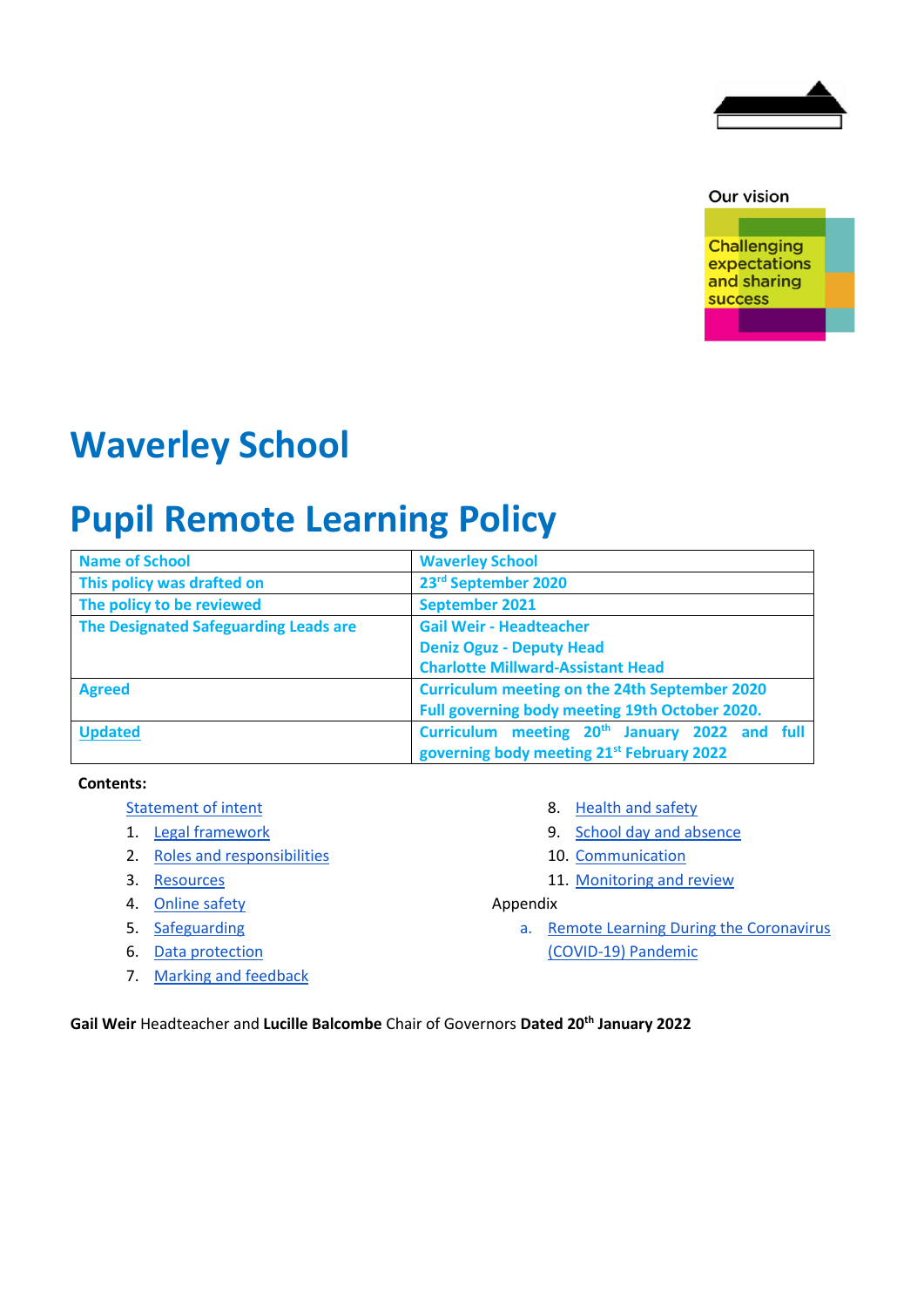#### **Statement of intent**

In the event of a school closure/partial closure, Waverley School is committed to providing continuity of education to its learners and will do so through a process of remote (online) learning. Extensive remote learning would apply particularly in a situation in which Waverley School is closed for an extended period, but a high proportion of learners and teachers are healthy, and able to work as normal from home. This policy does not normally apply in the event of short-term school closures (e.g. as a result of inclement weather) or a short-term learner absence. Remote learning may also be appropriate in situations when learners, in agreement with the school, have a period of absence but are able to work at home, at least to some extent. This may apply in cases such as long-term illness, assuming learners are able to complete school work at home. Another relevant instance would be if, following an infectious disease outbreak, learners are self-isolating at home but are not suffering with relevant symptoms. There is no obligation for Waverley School to provide continuity of education to learners who absent themselves from school, with or without parental permission, in contravention to school or government guidance. This may apply, for example, if parents choose to take learners on holiday during term time.

At Waverley School we understand the need to continually deliver high quality education, including during periods of remote learning – whether for an individual pupil or many. We recognise the importance of maintaining high expectations in all areas of school life and ensuring that all pupils have access to the learning resources and support they need to succeed.

Through the implementation of this policy, we aim to address the key concerns associated with remote learning, such as online safety, access to educational resources, data protection, and safeguarding. This policy aims to:

- Set out expectations and consistency for all members of the school community in regards to remote learning.
- Minimise the disruption to pupils' education and the delivery of the curriculum.
- Ensure provision is in place so that all pupils have access to high quality learning resources.
- Protect pupils from the risks associated with using devices connected to the internet through the promotion of E-Safety.
- Ensure staff, parent, and pupil data remains secure and is not lost or misused.
- Ensure robust safeguarding measures continue to be in effect during the period of remote learning.
- Ensure all pupils have the provision they need to complete their work to the best of their ability, and to remain happy, healthy, and supported during periods of remote learning..

## **1. Legal framework**

- 1.1. This policy has due regard to all relevant legislation and statutory guidance including, but not limited to, the following:
- [Equality Act 2010](https://www.legislation.gov.uk/ukpga/2010/15/contents)
- [Education Act 2011](https://www.legislation.gov.uk/ukpga/2011/21/contents/enacted)
- [The General Data Protection Regulation \(GDPR\)](https://www.gov.uk/government/publications/guide-to-the-general-data-protection-regulation)
- [Data Protection Act 2018](https://www.legislation.gov.uk/ukpga/2018/12/contents/enacted)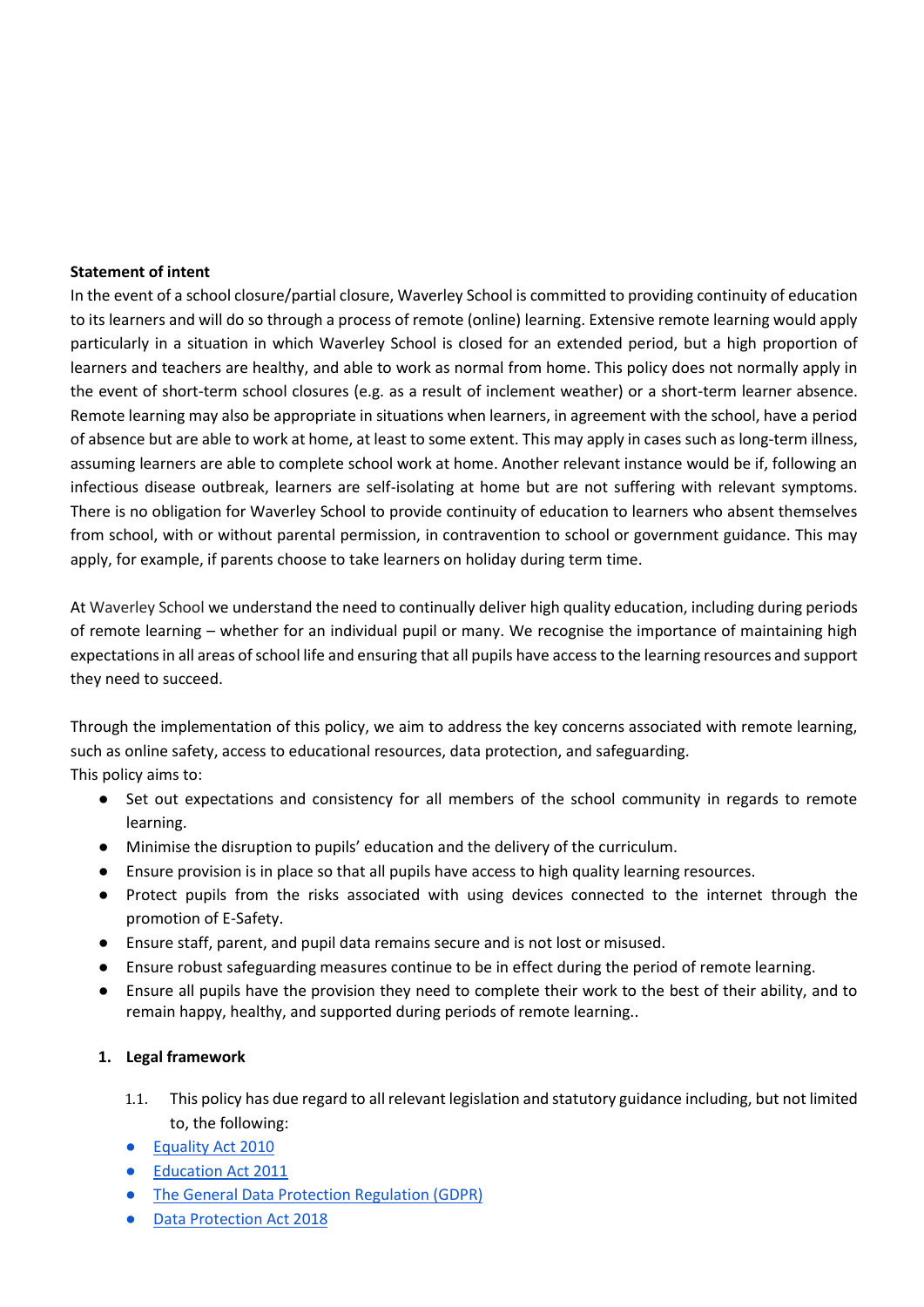- 1.1. This policy has due regard to national guidance including, but not limited to, the following:
- [Keeping Children Safe in Education \(DFE 2020\)](https://www.gov.uk/government/publications/keeping-children-safe-in-education--2)
- [School attendance \(DFE 2019\)](https://www.gov.uk/government/publications/school-attendance)
- [SEND Code of Practice 0-25 years \(DFE 2017\)](https://www.gov.uk/government/publications/send-code-of-practice-0-to-25)
- [Health and Safety: responsibilities and duties for schools \(DFE 2018\)](https://www.gov.uk/government/publications/health-and-safety-advice-for-schools/responsibilities-and-duties-for-schools)
- [Health and safety for school children \(DFE 2018\)](https://www.gov.uk/health-safety-school-children)
- [Children missing education \(DFE 2016\)](https://www.gov.uk/government/publications/children-missing-education)
- 1.2. This policy operates in conjunction with the following school policies:
	- [Child Protection and](http://waverley-school.com/wp-content/uploads/2021/05/September-20-child-protection-policy-with-coronavirus-update-updated-Nov-20-Feb-21.pdf)  [Safeguarding Policy](http://waverley-school.com/wp-content/uploads/2021/05/September-20-child-protection-policy-with-coronavirus-update-updated-Nov-20-Feb-21.pdf)
	- Data Protection Policy
	- Special Educational Needs [and Disabilities \(SEND\)](http://waverley-school.com/wp-content/uploads/2021/10/SEND-Policy-Sept-2019-updated-Sept-2021-2.pdf)  [Policy](http://waverley-school.com/wp-content/uploads/2021/10/SEND-Policy-Sept-2019-updated-Sept-2021-2.pdf)
	- [Behaviour Policy](http://waverley-school.com/wp-content/uploads/2021/10/13-behaviour-policy-and-statment-Jan-2020-updated-Sept-2020.pdf)
	- [Accessibility Policy](http://waverley-school.com/wp-content/uploads/2021/10/13-Equality-and-Accesibility-Action-Polan-policy-updated-Nov-2020.pdf)
	- [Curriculum Policy](http://waverley-school.com/wp-content/uploads/2021/10/Curriculum-Policy-Summary-2020-21.pdf)
- [Assessment Policy](http://waverley-school.com/wp-content/uploads/2021/10/Assessment-policy-2020-2021.pdf)
- Online Safety Policy
- [Health and Safety Policy](http://waverley-school.com/wp-content/uploads/2021/03/HealthandSafetyPolicyNov-2020.pdf)
- [Attendance Policy](http://waverley-school.com/wp-content/uploads/2021/07/Primary-Attendance-and-Absence-Policy_April-2021-29.6.21.pdf)
- [ICT Acceptable Use Policy](http://waverley-school.com/wp-content/uploads/2021/07/Waverley-School-Acceptable-Use-Policy.pdf-4.7.21.pdf)
- [Staff Code of Conduct](http://waverley-school.com/wp-content/uploads/2021/10/item-5a-Waverley-School-Code-of-Conduct-Model-for-Schools-August-2021_.pdf)
- [Children Missing Education](http://waverley-school.com/wp-content/uploads/2021/10/13-Children-missing-education-updated-Sept-2020.pdf)  **[Policy](http://waverley-school.com/wp-content/uploads/2021/10/13-Children-missing-education-updated-Sept-2020.pdf)**

- **2. Roles and responsibilities**
- 2.1 The **governing board** is responsible for:
	- Ensuring that the school has robust risk management procedures in place.
	- Evaluating the effectiveness of the school's remote learning arrangements.
- 2.2 The **Headteacher** is responsible for:
	- Ensuring that staff, parents and pupils adhere to the relevant policies at all times.
	- Ensuring that there are arrangements in place for identifying, evaluating, and managing the risks associated with remote learning.
	- Ensuring that there are arrangements in place for monitoring incidents associated with remote learning.
	- Overseeing that the school has the resources necessary to action the procedures in this policy.
	- Reviewing the effectiveness of this policy on an **annual** basis and communicating any changes to staff, parents, and pupils.
	- Arranging any additional training staff may require in order to support pupils during the period of remote learning.
- 2.3 The **Deputy Headteacher** is responsible for:
	- Conducting reviews on a weekly basis of the remote learning arrangements to ensure pupils' education does not suffer.
	- Ensuring that the relevant health and safety risk assessments are carried out within the agreed timeframes, in collaboration with the **headteacher**.
	- Putting procedures and safe systems of learning into practice, which are designed to eliminate or reduce the risks associated with remote learning.
	- Ensuring that pupils identified as being at risk are provided with necessary information and instruction, as required.
	- Managing the effectiveness of health and safety measures through a robust system of reporting, investigating, and recording incidents.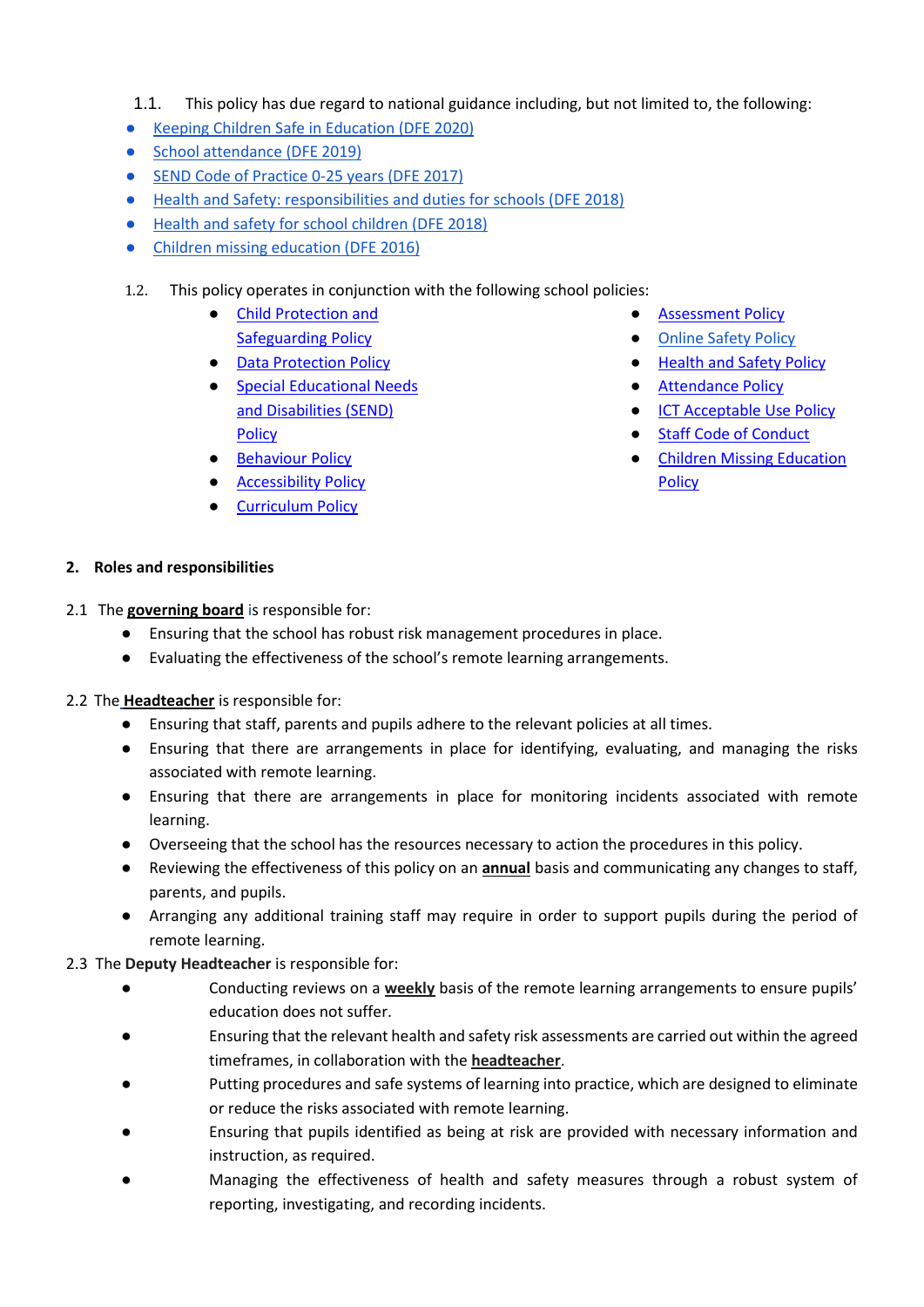- Ensuring that pupils with EHC plans continue to have their needs met while learning remotely and liaising with the **headteacher** and other organisations to make any alternate arrangements for pupils with EHC plans.
- Identifying the level of support or intervention that is required while identified pupils learn remotely.
- Ensuring that the provision put in place for all pupils is monitored for effectiveness throughout the duration of the remote learning period.
- Ensuring that the equipment and technology used for learning remotely is accessible to all pupils and staff.

## 2.4 The **DPO** is responsible for:

- Independent reviews and audits
- Monitoring compliance, advising on policy, training etc.
- Acting as a contact with regulators and the public
- Data breach management
- Providing advice on matters relating to personal data processing, which has legal force but is nonbinding

## 2.5 The **DSL's** are responsible for:

- Attending and arranging, where necessary, any safeguarding meetings that occur during the remote learning period.
- Identifying vulnerable pupils who may be at risk if they are learning remotely.
- Ensuring that child protection plans are enforced while the pupil is learning remotely, and liaising with the **headteacher** and other organisations to make alternate arrangements for pupils who are at a high risk, where required.
- Identifying the level of support or intervention required while pupils learn remotely and ensuring appropriate measures are in place.
- Liaising with relevant individuals to ensure vulnerable pupils receive the support required during the period of remote working Ensuring all safeguarding incidents are adequately recorded and reported.

2.6 The **SBM** is responsible for:

- Arranging the procurement of any equipment or technology required for staff to teach remotely and for pupils to learn from home.
- Ensuring value for money when arranging the procurement of equipment or technology.
- Ensuring that the school has adequate insurance to cover all remote working arrangements.

## 2.7 **Staff members** are responsible for:

- Adhering to this policy at all times during periods of remote learning.
- Reporting any health and safety incidents to the **health and safety officer** and asking for guidance as appropriate.
- Reporting any safeguarding incidents to the **DSL's** and asking for guidance as appropriate.
- Taking part in any training conducted to meet the requirements of this policy, including training on how to use the necessary electronic equipment and software.
- Reporting any dangers or potential dangers they identify, as well as any concerns they may have about remote learning, to the **headteacher**.
- Reporting any defects on school-owned equipment used for remote learning to the **deputy head teacher**.
- Adhering to th[e Staff Code of Conduct](https://docs.google.com/document/d/1pQ6SEju_UXlxNQiIwzsVcmkEzXoKpdCuUgs9XsaKaEM/edit?usp=sharing) at all times.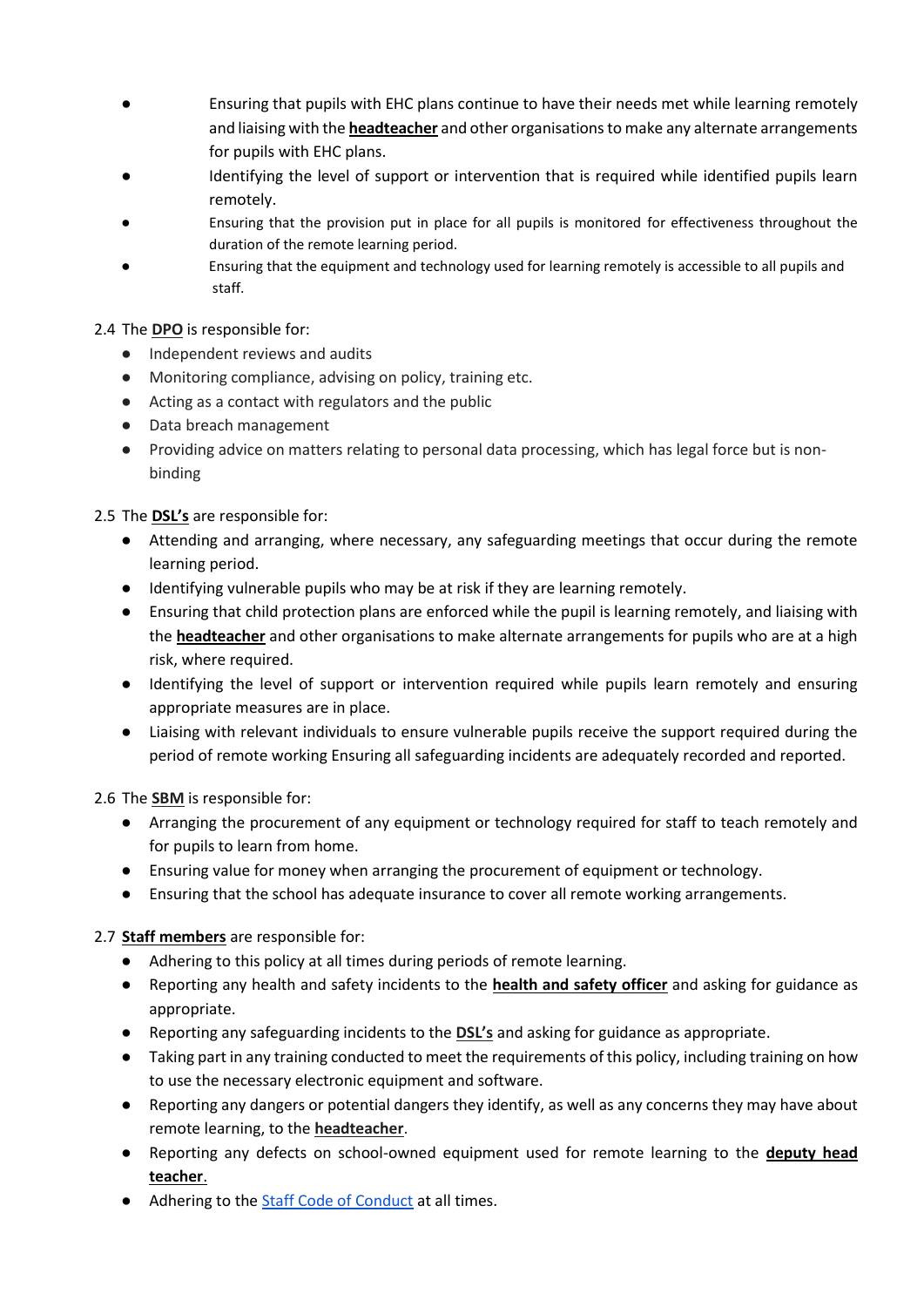2.8 **Parents** are responsible for:

- Adhering to this policy at all times during periods of remote learning.
- Ensuring their child is available to learn remotely at the times set out in paragraphs [9.1](#page-7-4) and [9.2](#page-7-5) of this policy, and that the schoolwork set is completed to the best of their child's ability.
- Reporting any technical issues to the school as soon as possible.
- Ensuring that their child always has access to remote learning material during the times set out in paragraphs [9.1](#page-7-4) and [9.2.](#page-7-5)
- Reporting any absence in line with the terms set out in paragraph [9.6.](#page-8-2)
- Ensuring their child uses the equipment and technology used for remote learning as intended.
- 2.9 **Pupils** are responsible for:
	- Engaging in any remote learning activities to the best of their ability.

## <span id="page-4-0"></span>**3 Resources**

## **Learning materials**

- 3.1 The school will accept a range of different teaching methods during remote learning to help explain concepts and address misconceptions easily. For the purpose of providing remote learning, the school may make use of:
	- Class DoJo virtual classroom
	- Video links to class/school sessions
	- Loaned resources/equipment
	- Emails
	- Telephone calls
	- Symbols/photos
	- Pre-recorded video or audio lessons
	- Educational websites
	- Home-school teacher (if a pupil is shielding)
- 3.2 Teachers will review the DfE's list of [online education resources](https://www.gov.uk/government/publications/coronavirus-covid-19-online-education-resources) and utilise these tools as necessary, in addition to existing resources.
- 3.3 Reasonable adjustments will be made to ensure that all pupils have access to the resources needed for effective remote learning.
- 3.4 Teachers will ensure the programmes chosen for online learning have a range of accessibility features, e.g. voice-to-text conversion, to support pupils with complex needs.
- 3.5 Lesson plans will be adapted to ensure that the school curriculum remains fully accessible and inclusive via remote learning where practical - where this is not practical pupils can catch up on this area of the curriculum when they return to school.
- 3.6 The school will review the resources pupils have access to and adapt learning to account for all pupils' needs by using a range of different formats, e.g. video's, signs/symbols etc.
- 3.7 Teaching staff will liaise with the **Deputy Head** and other relevant members of staff to ensure all pupils remain fully supported for the duration of the remote learning period.
- 3.8 The **Teachers** will arrange additional support for pupils which will be unique to the individual's needs, e.g. via weekly phone calls or virtual video meetings.
- 3.9 Any issues with remote learning resources will be reported as soon as possible to the **Head teacher** or **Deputy Head teacher.**
- 3.10 **Pupils** will be required to use their own or family-owned equipment to access remote learning resources, unless the school agrees to provide or loan equipment, e.g. laptops, iPads etc.
- 3.11 For pupils who cannot access digital devices at home, the school will, where possible, apply for technology support through the LA or DFE ['get help with technology'](https://get-help-with-tech.education.gov.uk/) provision.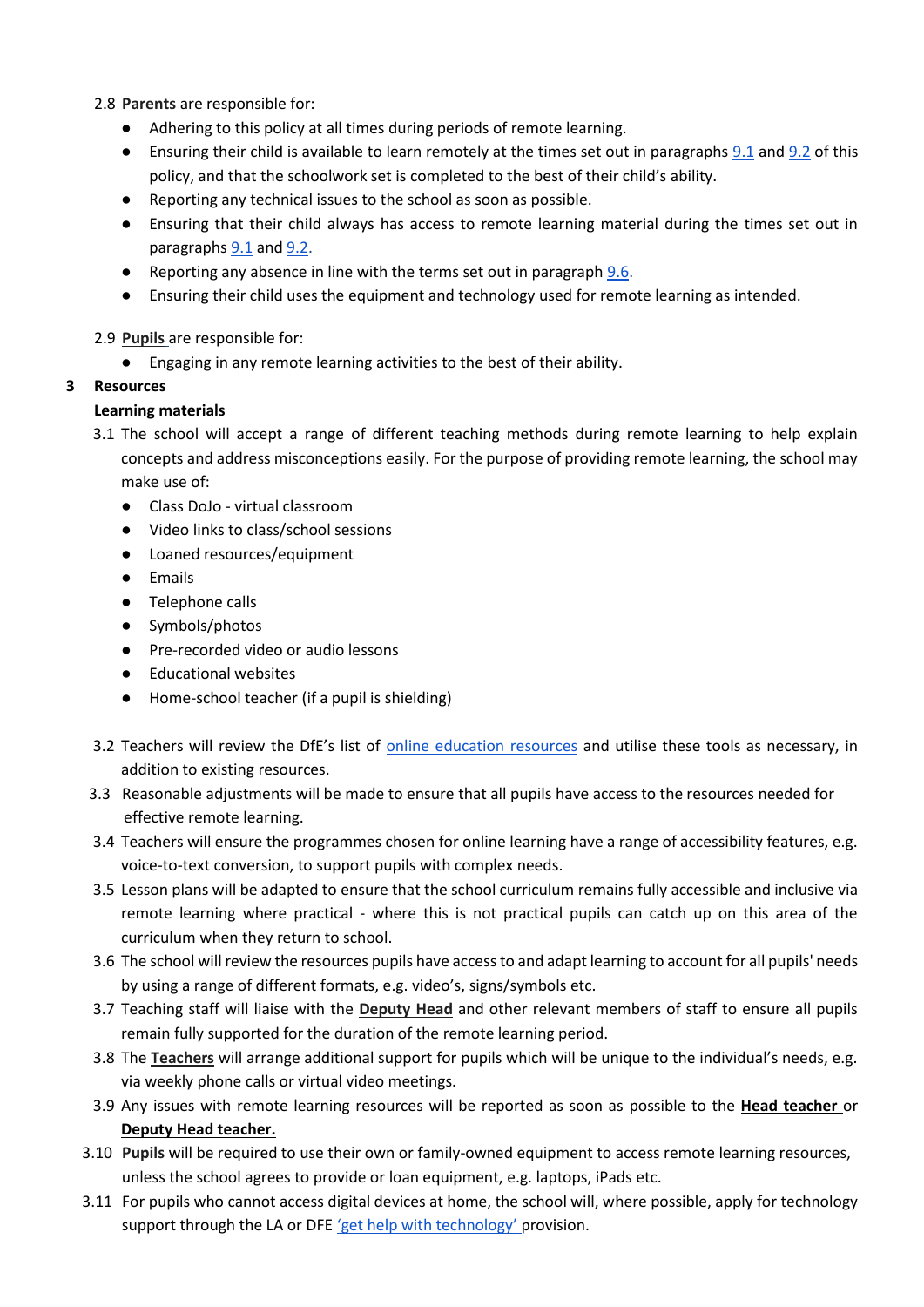- 3.12 **Pupils** and **parents** will be required to maintain the upkeep of any equipment they use to access remote learning resources.
- 3.13 **Teaching staff** will oversee learning for the duration of the remote learning period and will mark and provide appropriate feedback on work in line with [section 7](#page-7-1) of this policy.
- 3.14 The arrangements for any 'live' classes, will be communicated via **Class DoJo** no later than **one day** before the allotted time and kept to a reasonable length of no more than **30 mins** per session.
- 3.15 **School staff** are not responsible for providing technical support for equipment that is not owned by the school.

## **Food provision**

- 3.16 The school will signpost parents via **Class DoJo, video meetings, email, text or phone calls** towards additional support for ensuring their children continue to receive the food they need, e.g. food banks.
- 3.17 Where applicable, the school may provide the following provision for pupils who receive FSM:
	- Enfield Catering will provide for the following:
		- If a child is self-isolating and the school is providing virtual learning, then the family can access food parcels.
		- If the school feels they cannot provide safe provision, then food parcels can be provided.

## **Costs and expenses**

- 3.18 The school will not contribute to any household expenses incurred while pupils learn remotely, e.g. heating, lighting, or council tax.
- 3.19 The school will not reimburse any costs for travel between pupils' homes and the school premises.
- 3.20 The school will not reimburse any costs for childcare.
- 3.21 If a pupil is provided with school-owned equipment, the pupil and their parent will sign and adhere to the [Technology Acceptable Use Agreement](https://docs.google.com/document/d/15l-Cctb3lTxHT36xKOcK_EJ8cMiTaIqGzfJvc2U6vDw/edit?usp=sharing) prior to commencing remote learning.

## <span id="page-5-0"></span>**4 Online safety**

- 4.1 This section of the policy will be enacted in conjunction with the school's [Online Safety Policy.](https://drive.google.com/file/d/1-BMeaSqY2ywt_Qlh0LtVjhSsLD6bn8rG/view?usp=sharing)
- 4.2 Where possible, all interactions will be textual and public.
- 4.3 All staff and pupils using video communication must:
	- Communicate in groups (this may include a pupil, parent and teacher) one-to-one sessions are not permitted.
	- Wear suitable clothing this includes others in their household.
	- Be situated in a suitable 'public' living area within the home with an appropriate background 'private' living areas within the home, such as bedrooms, are not permitted during video communication.
	- Use appropriate language this includes others in their household.
	- Maintain the standard of behaviour expected in school.
	- Use the necessary equipment and computer programs as intended.
	- Not record, store, or distribute video material without permission.
	- Ensure they have a stable connection to avoid disruption to lessons.
	- Always remain aware that they are visible.
- 4.4 All staff and pupils using audio communication must:
	- Use appropriate language this includes others in their household.
	- Maintain the standard of behaviour expected in school.
	- Use the necessary equipment and computer programs as intended.
	- Not record, store, or distribute audio material without permission.
	- Ensure they have a stable connection to avoid disruption to lessons.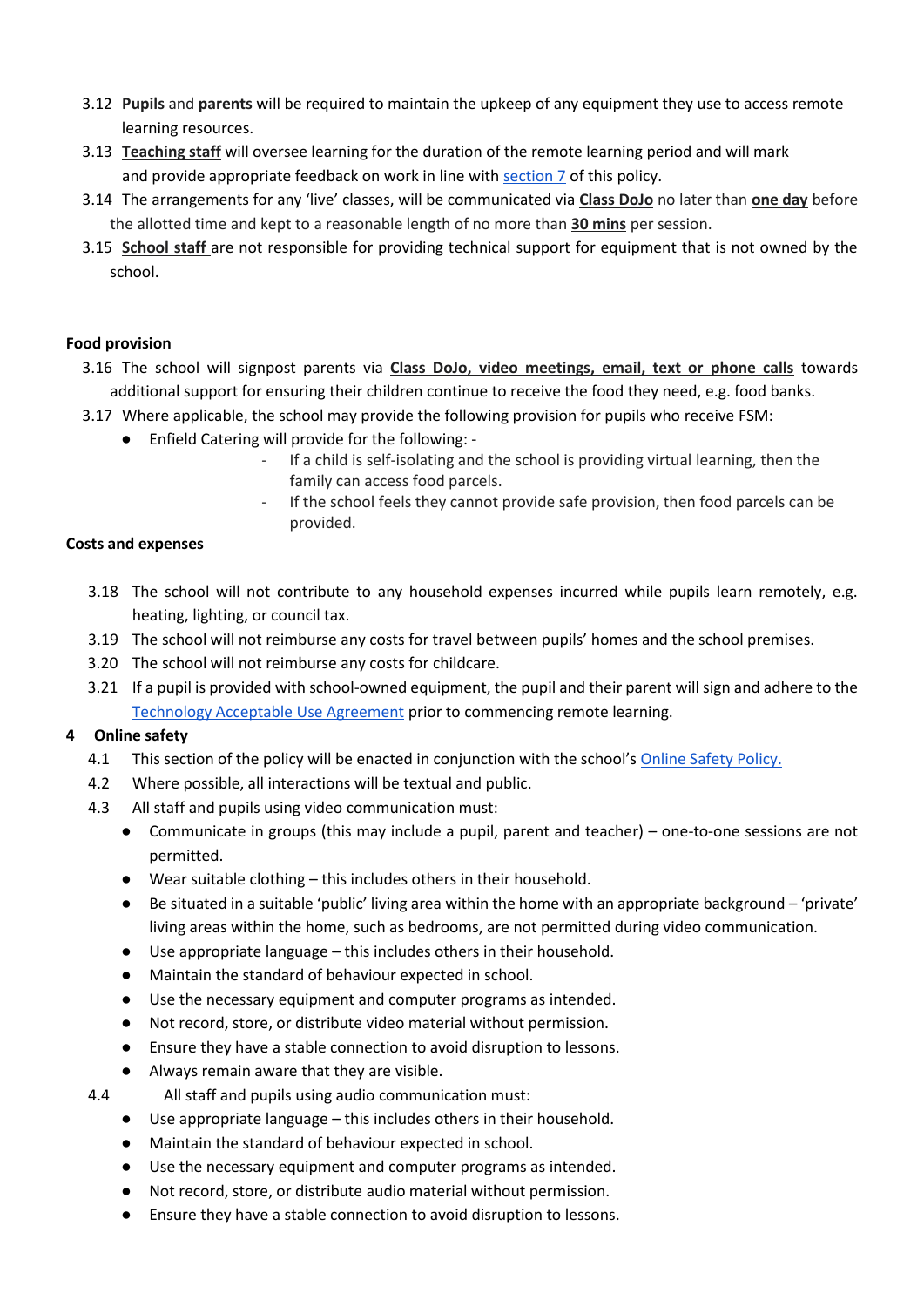- Always remain aware that they can be heard.
- 4.5 The school will consider whether one-to-one sessions are appropriate in some circumstances, e.g. to provide support for pupils with further complex needs. This will be decided and approved by **SLT.**
- 4.6 The school will risk assess the technology used for remote learning prior to use and ensure that there are no privacy issues or scope for inappropriate use.
- 4.7 The school will consult with parents where possible at least **one week** prior to the period of remote learning about what methods of delivering remote teaching are most suitable – alternate arrangements will be made where necessary.
	- 4.8 The school will ensure that all school-owned equipment and technology used for remote learning has suitable anti-virus software installed, can establish secure connections, can recover lost work, and allows for audio and visual material to be recorded or downloaded, where required.
- 4.9 The school will communicate to parents via **class Dojo, video meetings, email or phone call** about any precautionary measures that need to be put in place if their child is learning remotely using their own/familyowned equipment and technology, e.g. ensuring that their internet connection is secure.
- 4.10 During the period of remote learning, the school will maintain regular contact with parents to:
	- Reinforce the importance of children staying safe online.
	- Ensure parents are aware of what their children are being asked to do, e.g. sites they have been asked to use and staff they will interact with.
	- Encourage them to set age-appropriate parental controls on devices and internet filters to block malicious websites.
	- Direct parents to useful resources to help them keep their children safe online.
	- Check on the welfare of the pupils and families during longer periods of remote provision.
- 4.11 The school will not be responsible for providing access to the internet off the school premises and will not be responsible for providing online safety software, e.g. anti-virus software, on devices not owned by the school.

## <span id="page-6-0"></span>**5 Safeguarding**

- 5.1 This section of the policy will be enacted in conjunction with the school's [Child Protection and Safeguarding](http://waverley-school.com/wp-content/uploads/2021/09/Waverly-School-Child-protecton-policy-with-coronaviru-20-Feb-21.pdf)  [Policy,](http://waverley-school.com/wp-content/uploads/2021/09/Waverly-School-Child-protecton-policy-with-coronaviru-20-Feb-21.pdf) which has been updated to include safeguarding procedures in relation to remote working.
- 5.2 The **DSL's** and **headteacher** will identify 'vulnerable' pupils (pupils who are deemed to be vulnerable or are at risk of harm) via risk assessment prior to the period of remote learning.
- 5.3 Phone calls made to vulnerable pupils will be made using school phones where possible and will occur as a minimum on a weekly basis.
- 5.4 The **teacher** will arrange for regular contact with vulnerable pupils through a home visit along with video links to school/class sessions where appropriate.
- 5.5 All contact with vulnerable pupils will be recorded on record of contact paperwork in line with the [data](http://waverley-school.com/wp-content/uploads/2021/06/Waverley-School-data-Protection-Policy-Template.pdf)  [protection policy.](http://waverley-school.com/wp-content/uploads/2021/06/Waverley-School-data-Protection-Policy-Template.pdf)
- 5.6 The **DSL's** will keep in contact with vulnerable pupils' social workers or other care professionals during the period of remote working, as required.
- 5.7 All home visits **must**:

Have at least **one** suitably trained individual present.

Be suitably recorded on paper and the records stored so that the **DSL's** have access to them. Actively involve the pupil.

- 5.8 Vulnerable families will be provided with a means of contacting the **DSL's** or any other relevant member of staff – this arrangement will be set up by the **DSL's** prior to the period of remote learning.
- 5.9 The **DSL's** will meet (in person or remotely) with the relevant members of staff **once per week** to discuss new and current safeguarding arrangements for vulnerable pupils learning remotely.
- 5.10 All members of staff will report any safeguarding concerns to the **DSL's** immediately.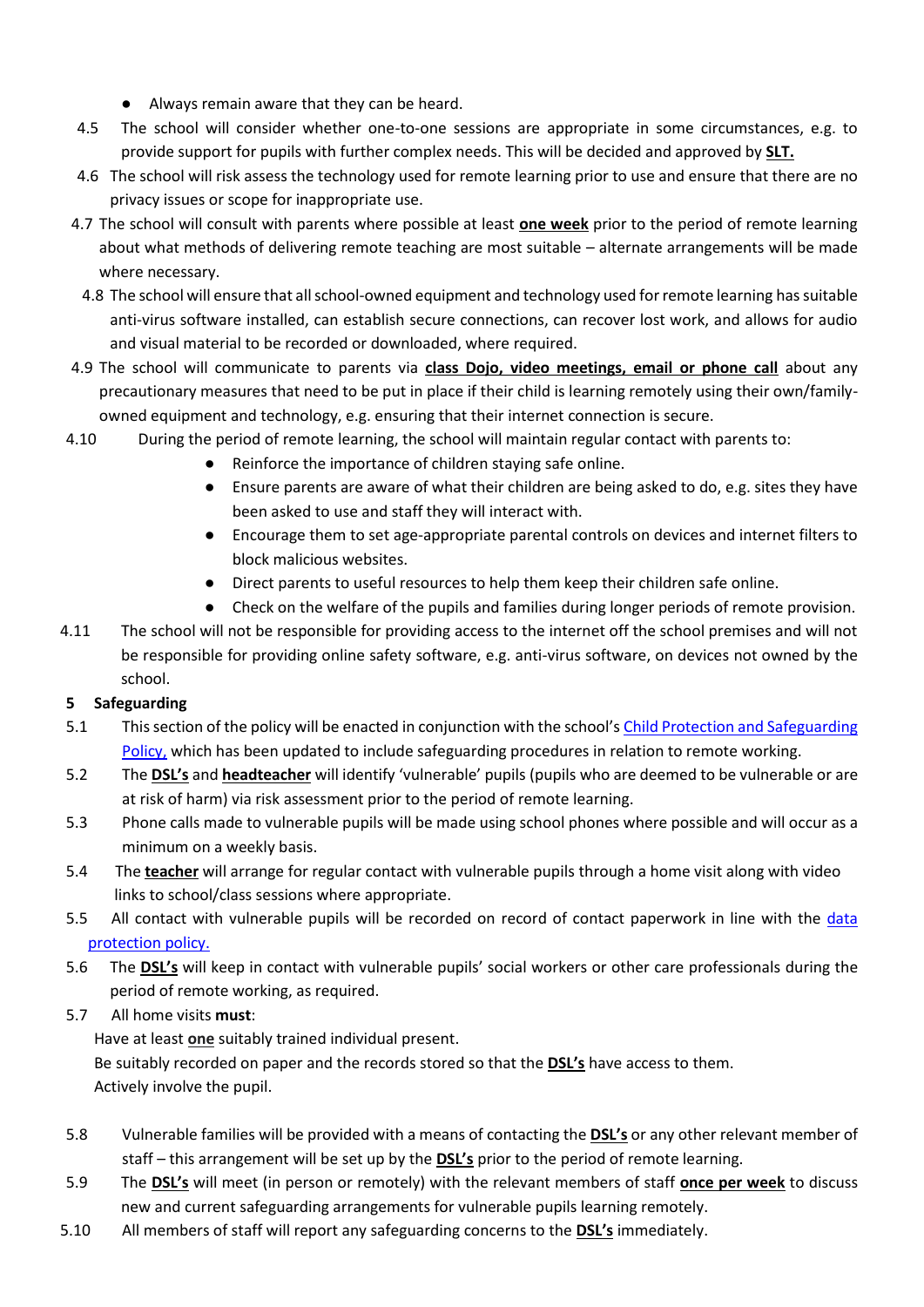## <span id="page-7-0"></span>**6 Data protection**

- 6.1 This section of the policy will be enacted in conjunction with the school's [Data Protection Policy.](https://drive.google.com/file/d/10nS82rWVYtqX4UXmjhtdbi2nisLy5DRG/view?usp=sharing)
- 6.2 **Staff members** will be responsible for adhering to the [data protection regulations](https://www.gov.uk/government/publications/guide-to-the-general-data-protection-regulation) when teaching remotely and will ensure the confidentiality and integrity of their devices at all times.
- 6.3 Sensitive data will only be transferred between devices if it is necessary to do so for the purpose of remote learning and teaching.
	- 6.4 Any data that is transferred between devices will be suitably encrypted or have other data protection measures in place so that if the data is lost, stolen, or subject to unauthorised access, it remains safe until recovered.
	- 6.5 Parents' and pupils' up-to-date contact details will be collected prior to the period of remote learning.
	- 6.6 All contact details will be stored in line with the [Data Protection Policy](https://drive.google.com/file/d/10nS82rWVYtqX4UXmjhtdbi2nisLy5DRG/view?usp=sharing) and retained in line with [data](https://www.gov.uk/government/publications/guide-to-the-general-data-protection-regulation)  [protection regulations.](https://www.gov.uk/government/publications/guide-to-the-general-data-protection-regulation)
	- 6.7 The school will not permit paper copies of contact details to be taken off the school premises.
		- 6.8 Families are not permitted to let their family members or friends use any school-owned equipment which contains personal data.
		- 6.9 Any breach of confidentiality will be dealt with in accordance with the school's [Data Protection](https://drive.google.com/file/d/10nS82rWVYtqX4UXmjhtdbi2nisLy5DRG/view?usp=sharing)  [Policy.](https://drive.google.com/file/d/10nS82rWVYtqX4UXmjhtdbi2nisLy5DRG/view?usp=sharing)
		- 6.10 Any intentional breach of confidentiality will be dealt with in accordance with the school's [Behaviour Policy](https://drive.google.com/file/d/1-PlNrC7OimwMyzabtSSJIbRtatURgv3i/view?usp=sharing) or the [Code of Conduct.](https://drive.google.com/file/d/1_JHKCz41XKhALaH9PbOM1xCLEu-JwkaQ/view?usp=sharing)

## <span id="page-7-1"></span>**7 Marking and feedback**

7.1 All schoolwork completed through remote learning must be:

Completed to the best of the pupil's ability.

The pupil's own work where possible.

Commented on in line with the appropriate criteria for the work e.g. verbal feedback.

- 7.2 The school expects pupils and staff to maintain a good work ethic during the period of remote learning.
- 7.3 **Parents** are accountable for the engagement/completion of their child's school work teaching staff will contact parents via **class Dojo, video meeting, phone call or email** if their child is not engaging in their schoolwork.
- 7.4 Teaching staff will monitor the engagement of pupils with and without access to the online learning resources and discuss additional support or provision with the **headteacher or deputy headteacher** as soon as possible..

## <span id="page-7-2"></span>**8 Health and safety**

- 8.1 This section of the policy will be enacted in conjunction with the school's [Health and Safety Policy.](https://drive.google.com/file/d/10u0CtvaZDkeNDyiFVqxRE4WS9GJuPysP/view?usp=sharing)
- 8.2 **Teaching staff** will ensure parents are shown how to use the necessary equipment and technology safely and correctly prior to the period of remote learning.
- 8.3 If using electronic devices during remote learning, pupils will be encouraged to take regular screen breaks in line with their needs e.g. dependent on attention/engagement levels for that individual.
- 8.4 If any incidents or near-misses occur in a pupil's home, their parents are required to report these to the **health and safety officer** or other relevant members of staff immediately so that appropriate action can be taken.

## <span id="page-7-4"></span><span id="page-7-3"></span>**9 School day and absence**

- 9.1 Pupils will be present for remote learning by **10:00am** and cease their remote learning at **2:00pm** from **Monday** to **Friday**, with the exception of breaks and lunchtimes, as outlined in paragraph 9.2.
- <span id="page-7-5"></span>9.2 Breaks and lunchtimes will take place in accordance with individual pupils schedules/needs and will incorporate times for feeding/administration of medicine etc.
- 9.3 Pupils with additional medical conditions who require more regular breaks, e.g. sensory breaks, are not expected to do schoolwork during their breaks.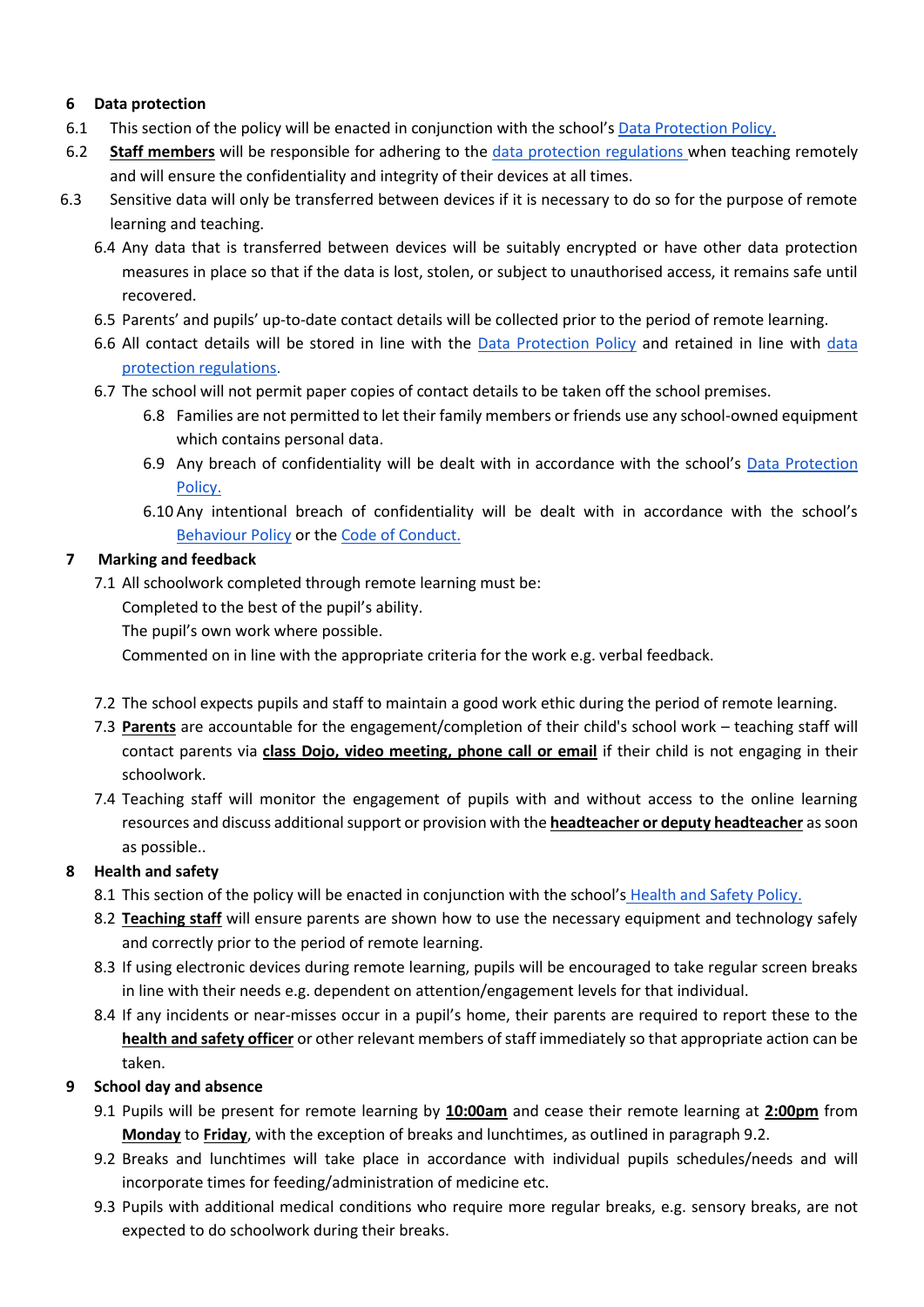- 9.4 Pupils who are unwell are not expected to be present for remote working until they are well enough to do so.
- <span id="page-8-2"></span>9.5 Parents will inform their **child's teacher** no later than **9:30am** if their child is unwell.

## <span id="page-8-0"></span>**10 Remote Learning Offer**

| Pre school (Bell Lane & Honilands)                                                                                                                                                                                                                                                                                                                                                                                                               | <b>Main Site</b>                                                                                                                                                                                                                                                                                                                                                                                                                                                                                                                                                                                                                                                                                                    |
|--------------------------------------------------------------------------------------------------------------------------------------------------------------------------------------------------------------------------------------------------------------------------------------------------------------------------------------------------------------------------------------------------------------------------------------------------|---------------------------------------------------------------------------------------------------------------------------------------------------------------------------------------------------------------------------------------------------------------------------------------------------------------------------------------------------------------------------------------------------------------------------------------------------------------------------------------------------------------------------------------------------------------------------------------------------------------------------------------------------------------------------------------------------------------------|
| * A daily live session for each pupil led by staff<br>not working in school.<br>* A daily recorded session (generic)/link for a<br>second daily session posted via class dojo.<br>* Twice weekly meetings r.e. remote learning<br>with all staff.<br>* Timetable with clear focus on which adults<br>are supporting which pupils and the focus.<br>*lesson plans for virtual sessions linked to GAS<br>targets and evaluated after each session. | * A daily live session for each pupil led by staff<br>not working in school.<br>*Weekly deliveries (Mondays) of resources (if<br>appropriate) needed for the week ahead to<br>support learning.<br>* A daily recorded session (generic)/link for a<br>second daily session posted via class dojo.<br>*Daily activities specific to each pupil posted on<br>class Dojo or activity choice boards posted on<br>class dojo weekly with resources attached.<br>* Weekly meetings r.e. remote learning with all<br>staff.<br>* Timetable with clear focus on which adults<br>are supporting which pupils and the focus.<br>*lesson plans for virtual sessions linked to GAS<br>targets and evaluated after each session. |

## **11 Communication**

- 11.1 The school will ensure adequate channels of communication are arranged in the event of an emergency.
- 11.2 The school will communicate with parents via **class Dojo, video meetings phone calls** or **emails** about remote learning arrangements as soon as possible.
- 11.3 The **headteacher** or **deputy head** will communicate with staff as soon as possible via **email** or **virtual meetings** about any remote learning arrangements..
- 11.4 The school understands that pupils learning remotely have the right to privacy out-of-hours and should be able to separate their school and home lives – communication is only permitted during school hours.
- 11.5 As much as possible, all communication with pupils and their parents will take place within the school hours outlined i[n section 9.](#page-7-3)
- 11.6 Pupils/Parents will have verbal contact with a member of the **teaching** staff at least **once** per **week** via **phone call** or **virtual meet**.
- 11.7 **Parents** will inform the **teacher** as soon as possible if they cannot access remote learning or are finding it difficult to engage their child.
- 11.8 The **pupils' teacher** will keep parents and pupils informed of any changes to the remote learning arrangements or the schoolwork set.
- 11.9 The **deputy head teacher** will review the effectiveness of communication on a **weekly** basis and ensure measures are put in place to address gaps or weaknesses in communication.

## <span id="page-8-1"></span>**12 Monitoring and review**

- 12.1 This policy will be reviewed on an **annual** basis by the **deputy head teacher.**
- 12.2 Any changes to this policy will be communicated to all members of staff and other stakeholders.
- 12.3 The next scheduled review date for this policy is **Sept 2022**.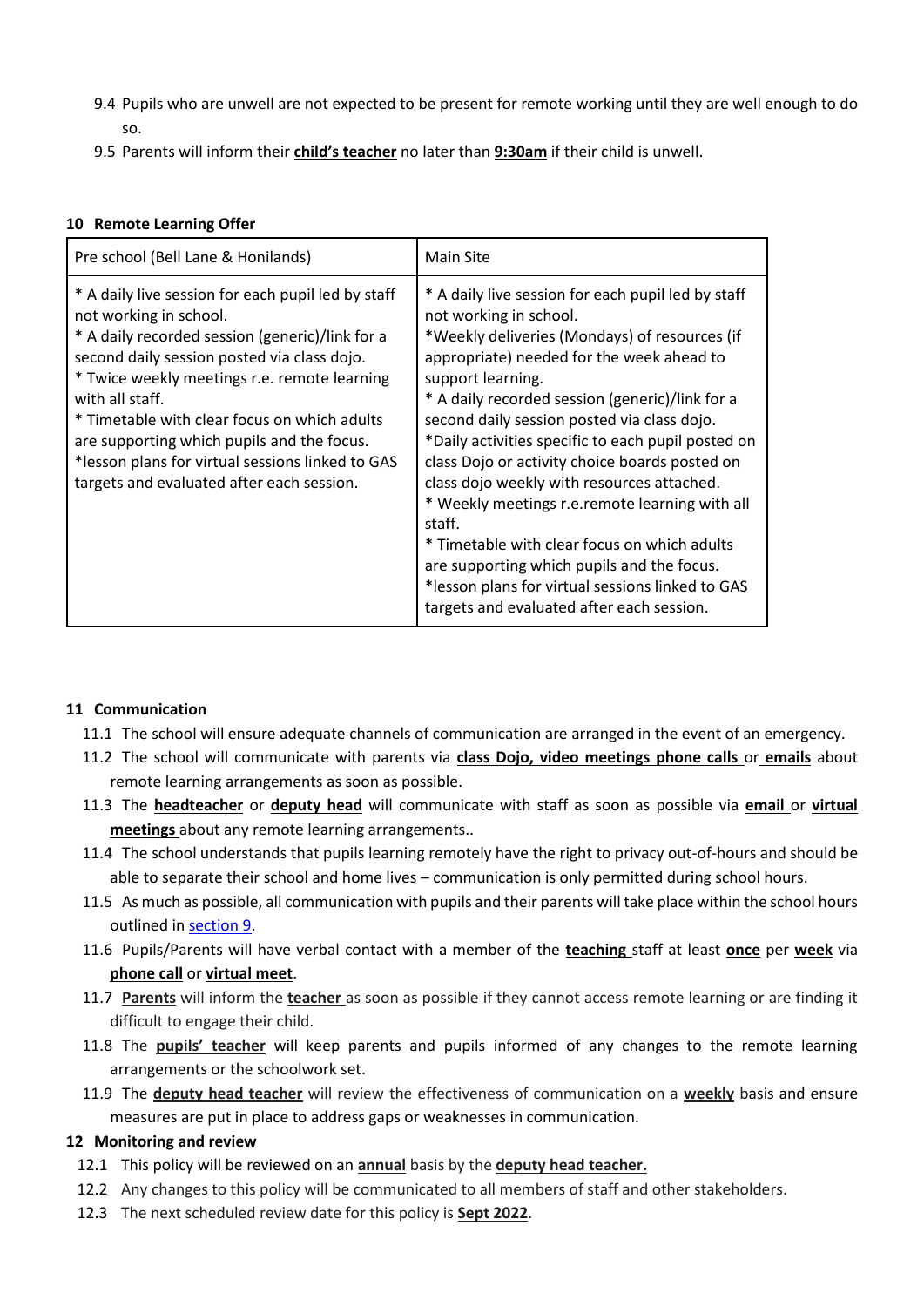## <span id="page-9-0"></span>**Remote Learning During the Coronavirus (COVID-19) Pandemic**

Within the ever-changing circumstances we are currently living through, we must be prepared for local restrictions. If local restrictions apply, **Waverley School** will implement provision for remote learning to ensure pupils never miss out on education. We will ensure that our curriculum is inclusive and accessible to all. This policy annex outlines additional measures that will be implemented for delivering remote learning during the pandemic.

## **1. Legal framework**

1.1This policy has due regard to all relevant legislation, statutory and good practice guidance including, but not limited to, the following:

- [DfE \(2020\) 'Safeguarding and remote education during coronavirus \(COVID](https://www.gov.uk/guidance/safeguarding-and-remote-education-during-coronavirus-covid-19)-19)'
- [DfE \(2020\) 'Adapting teaching practice for remote education'](https://www.gov.uk/guidance/adapting-teaching-practice-for-remote-education)
- [DfE \(2020\) 'Guidance for](https://www.gov.uk/government/publications/actions-for-schools-during-the-coronavirus-outbreak/guidance-for-full-opening-schools) full opening: schools'
- [DfE \(2020\) 'Get help with technology during coronavirus \(COVID](https://www.gov.uk/guidance/get-help-with-technology-for-remote-education-during-coronavirus-covid-19)-19)'
- [DfE \(2020\) 'Get laptops and tablets for children who cannot attend school due to](https://www.gov.uk/guidance/get-laptops-and-tablets-for-children-who-cannot-attend-school-due-to-coronavirus-covid-19)  [coronavirus \(COVID-](https://www.gov.uk/guidance/get-laptops-and-tablets-for-children-who-cannot-attend-school-due-to-coronavirus-covid-19)19)'
- [DfE \(2020\) 'How schools can plan for tier 2 local restrictions'](https://www.gov.uk/government/publications/how-schools-can-plan-for-tier-2-local-restrictions/how-schools-can-plan-for-tier-2-local-restrictions)
- [DfE \(2020\) 'Laptops, tablets and 4G wireless routers provided during coronavirus \(COVID](https://www.gov.uk/guidance/laptops-tablets-and-4g-wireless-routers-provided-during-coronavirus-covid-19)-[19\)'](https://www.gov.uk/guidance/laptops-tablets-and-4g-wireless-routers-provided-during-coronavirus-covid-19)
- Department of Health & Social Care (2020) 'COVID-19 contain framework: a guide for local [decision makers'](https://www.gov.uk/government/organisations/department-of-health-and-social-care)

# **2. Contingency planning**

2.1 The school has worked closely with the LA to ensure the premises is COVID-secure, and has completed all necessary risk assessments – results of the opening risk assessment are published on the school's website.

2.2 The school works closely with the local health protection team when local restrictions apply and implement the provisions set within their contingency plan.

2.3 The school will communicate its contingency plans for local restrictions with parents, including whether it will remain open to vulnerable pupils and children of critical workers, or if remote working will be applicable for all.

2.4 If local restrictions are **not** applied, but a single class or 'bubble' needs to self-isolate, the school will immediately implement remote learning for that group.

2.5 The level of remote learning provision required will be based on the government's four tiers of local restrictions. Where there are no local restrictions in place, the school will continue to remain fully open to all, and these tiers will not apply.

## **Tier 1 local restrictions**

2.6The school will remain open if tier 1 restrictions are in place, and remote learning will not be provided at this time.

## **Tier 2 local restrictions**

2.7The school will remain open if tier 2 restrictions are in place, and remote learning will not be provided at this time for pupils who attend school.

## **Tier 3 local restrictions**

2.8 The school will remain open if tier 3 restrictions are in place, and remote learning will not be provided at this time for pupils who attend school.

## **Tier 4 local restrictions**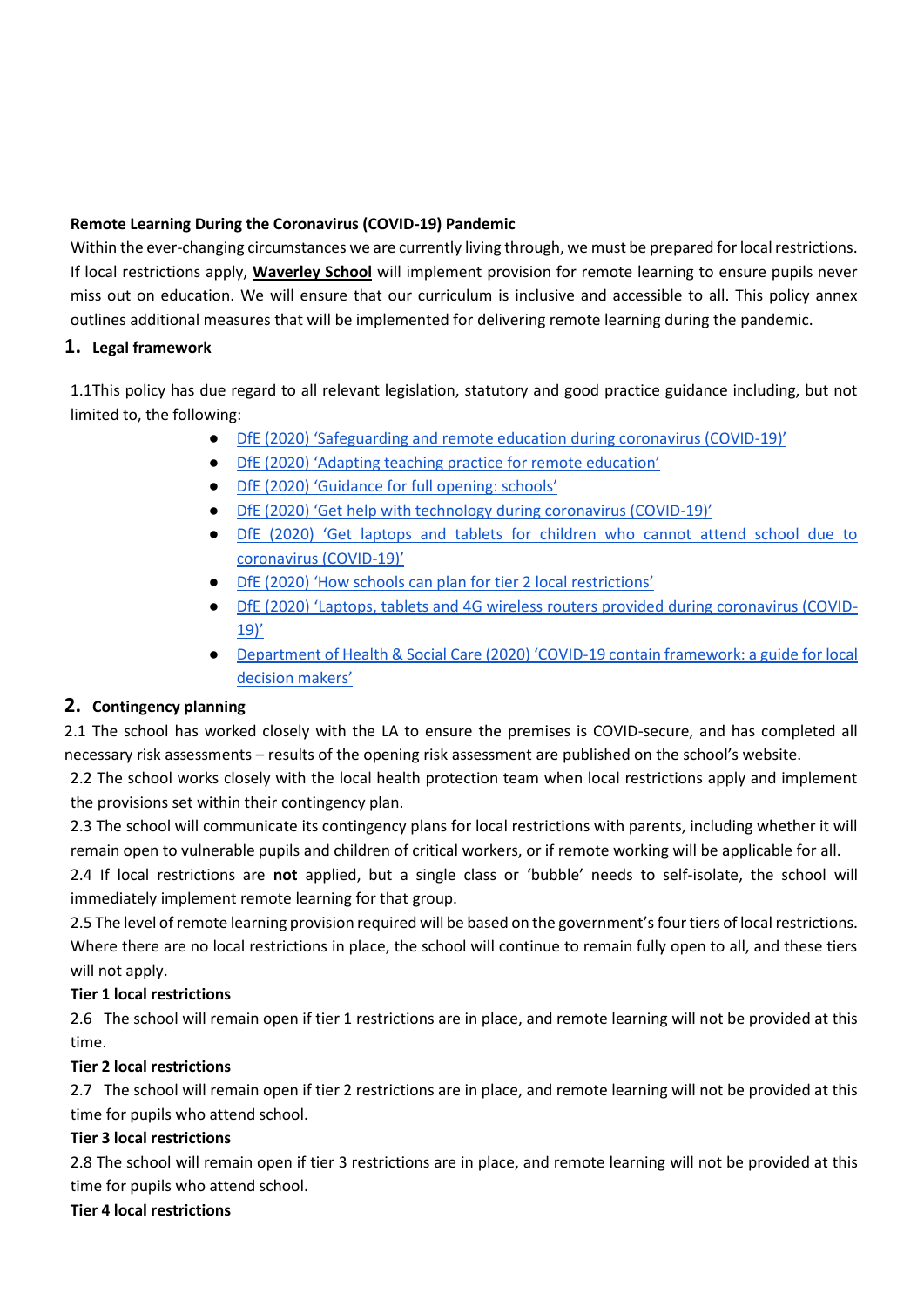2.9 The school will limit on-site attendance to just vulnerable children and young people. All other pupils will receive remote education in line with section 3 of this appendix.

## **3. Teaching and learning**

3.1 All pupils will have access to high-quality education when remote working.

- 3.2 The school will use a range of teaching methods to cater for all different learning styles, this includes:
	- videos, songs and stories
	- signs and symbols
	- play activities
	- physical activities
	- intensive interaction
- developing skills for independence e.g. feeding, dressing etc.
- developing communication e.g. PODD books, eye gaze etc.

3.3 Teachers will ensure lessons are inclusive for all pupils and can be adapted to account for the needs of disadvantaged pupils and pupils with complex needs.

3.4 When teaching pupils who are working remotely, teachers will:

Set activities so that pupils have meaningful and ambitious work each day.

Deliver a planned, coherent and well-sequenced curriculum which allows skills to be built incrementally. Provide frequent, clear explanations of new content through high-quality curriculum resources, including through educational videos.

Assess progress by using questions and other suitable methods.

Adjust the pace or difficulty of what is being taught in response to questions or discussions with parents. Plan a programme that is of equivalent length to the core teaching pupils would receive at **Waverley School,** ideally including **daily** contact with **school staff**

3.5 All provisions for remote learning will be subject to the class group's age, ability and identified needs.

3.6 In exceptional circumstances, the school may reduce its curriculum offering to enable pupils to cope with the workload – the **headteacher** will assess this need, keeping pupils' best interests in mind, and will not take the decision lightly.

3.7 The school will utilise the support available through the [DfE's 'Get help with techno](https://www.gov.uk/find-coronavirus-support)logy during coronavirus (COVID-[19\)' scheme.](https://www.gov.uk/find-coronavirus-support) 

3.8 Under the scheme, the school can order laptops, tablets and 4G wireless routers to support the following groups of pupils if they do not have access to a digital device or the internet through other means:

- Pupils in Years 3 to 11
- Clinically extremely vulnerable children across all year groups who are shielding or selfisolating in line with government advice
- Children in all year groups who are unable to access remote education whilst attending school on a hospital site
- 3.9 Before distributing devices, the school will ensure:

The devices are set up to access remote education.

Appropriate safeguarding controls and support are in place to help pupils and their families use the devices safely.

3.10 Once devices are ready for collection, the school will either arrange for them to be collected by families from school or delivered to pupils' homes, ensuring infection control measures are adhered to as part of this process.

## **4 Returning to school**

4.1 The **headteacher** will work with the LA to ensure pupils only return to school when it is safe for them to do so. 4.2 After a period of self-isolation, or the lessening of local lockdown rules, the **headteacher** will inform **parents** when their child will return to school.

4.3 The **headteacher** will listen to all concerns that parents may have about their child returning to school and will advise them of the measures in place to ensure the safety of their child.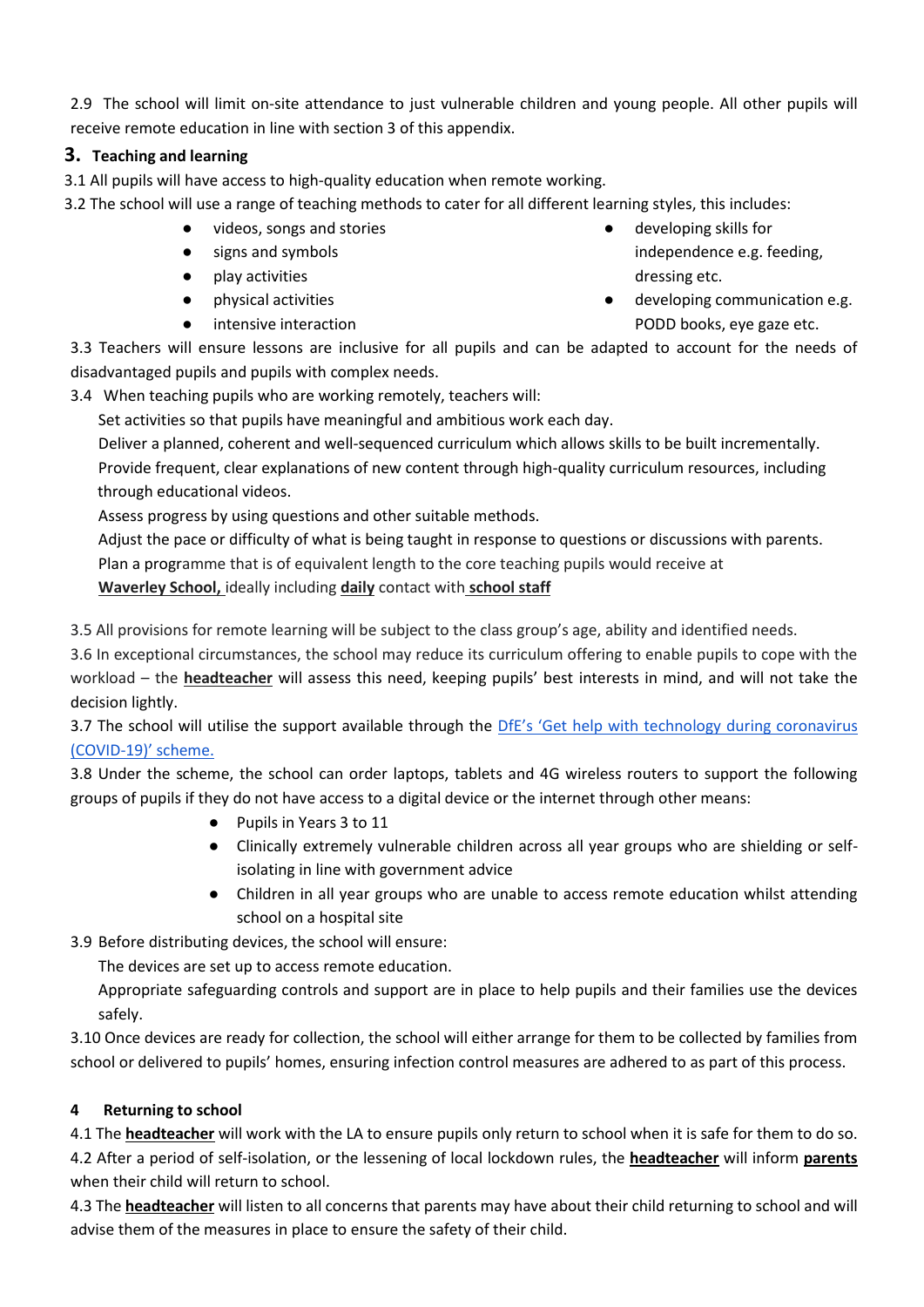## **5 Monitoring and review**

- 5.1 This policy annex will be reviewed in line with any updates to government guidance.
- 5.2 lt changes to the policy will be communicated to relevant members of the school community.